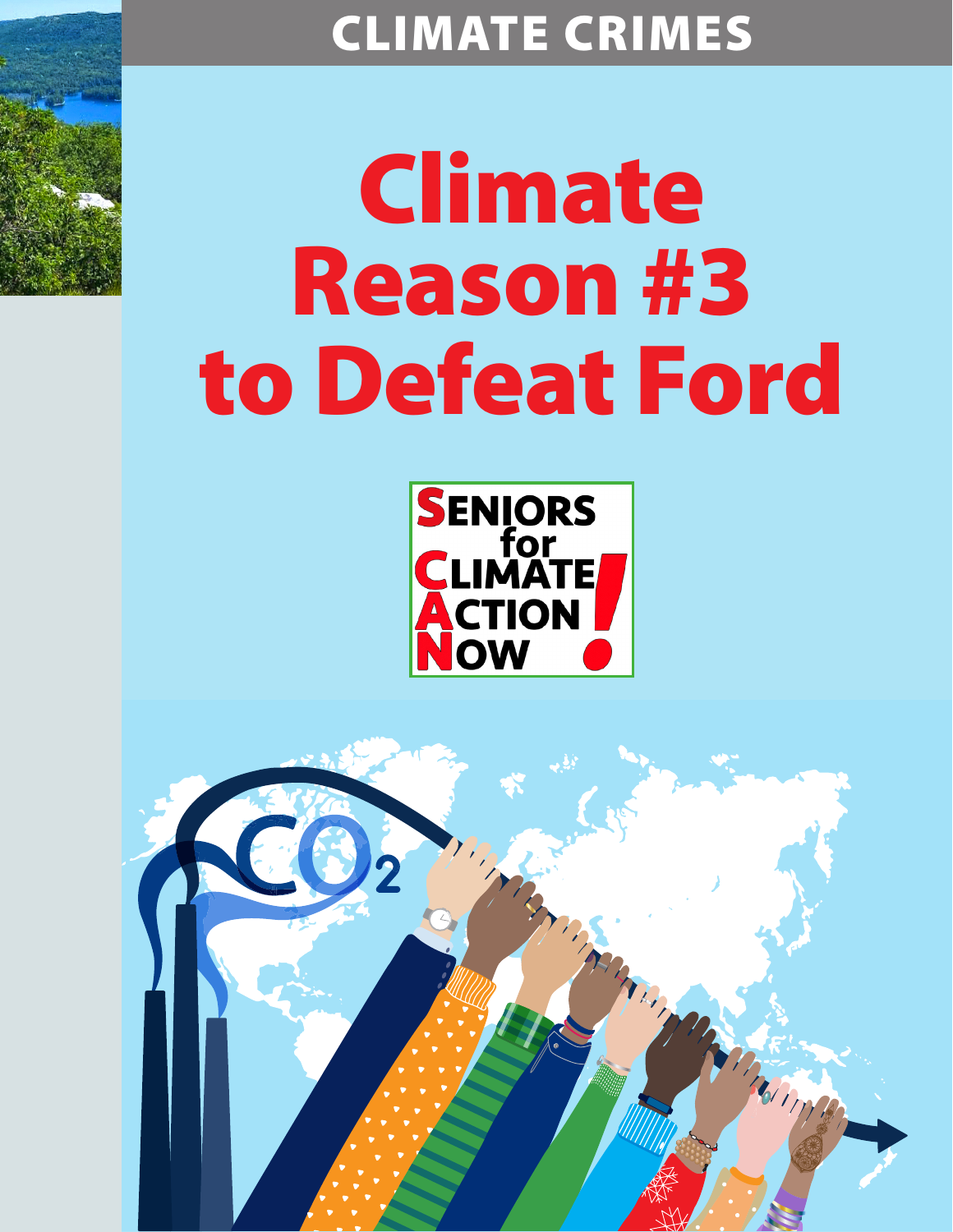# REASON NUMBER 3

## 3. Ford's bad energy choices threaten our future

When Ford was elected, he immediately cancelled 758 renewable energy projects, throwing away Ontario's leadership in solar and wind power, the jobs and economic opportunities that went with it, all at a cost of over \$230 million. ([Link to](https://seniorsforclimateactionnow.org/wp-content/uploads/2022/04/SCAN-Climate-Crime-15-2022-03-23.pdf)  [Climate Crime #15\)](https://seniorsforclimateactionnow.org/wp-content/uploads/2022/04/SCAN-Climate-Crime-15-2022-03-23.pdf)

All around the world, renewable energy, in the form of wind and solar projects, have expanded dramatically. The International Energy Agency has concluded that wind and solar capacity will overtake coal and natural gas by 2024 on a global basis.

Renewables are, increasingly, the preferred and most economic energy solution. They are among the lowest cost generators of power. And the scientific consensus is clear that the future of our planet hinges on their widespread adoption.

Ford has stalled the development of renewable energy in Ontario. Solar power provides a very small share of Ontario's energy, about 1%. [\(Link to Climate Crime #30\)](https://seniorsforclimateactionnow.org/wp-content/uploads/2022/04/SCAN-Climate-Crime-30-2022-04-08.pdf) Even Alberta has a higher share of solar power in its energy mix. Wind is stalled at about 8% ([Link to Climate Crime #23](https://seniorsforclimateactionnow.org/wp-content/uploads/2022/04/SCAN-Climate-Crime-23-2022-03-29.pdf))

While the world is going in the direction of renewable energy, the Ford government is locking us onto an energy pathway that is expensive, unreliable, experimental, and disastrous for the climate.

In addition to a bias in favour of fossil fuels, Ford's wrong energy choices include a commitment to Small Modular Reactors, an expensive attempt to prolong the life of Ontario's past-their-prime nuclear fleet, and a 'leap of faith' into dirty Hydrogen.

### **Small Modular Reactors (SMR)** ([Link to Climate Crime#17\)](https://seniorsforclimateactionnow.org/wp-content/uploads/2022/04/SCAN-Climate-Crime-17-2022-03-19.pdf)

In late 2021, Ontario Power Generation (OPG) announced that it is teaming up with USA-based GE Hitachi to build Canada's first Small Modular Reactor (SMR) at the Darlington Nuclear Site on Lake Ontario.

The Ontario government has been an enthusiastic ally in the federal Liberal plan to promote SMRs as an energy solution. SMRs would be manufactured at a source site like Darlington, and then transported for assembly at distant sites to generate electrical and thermal energy. Ottawa hopes to place dozens of these untested nuclear energy plants across the Canadian north while developing an export market.

Small Modular Reactors may be the darling of the nuclear industry, but they are an expensive, untested technology that carries the extra burdens of radioactive waste,